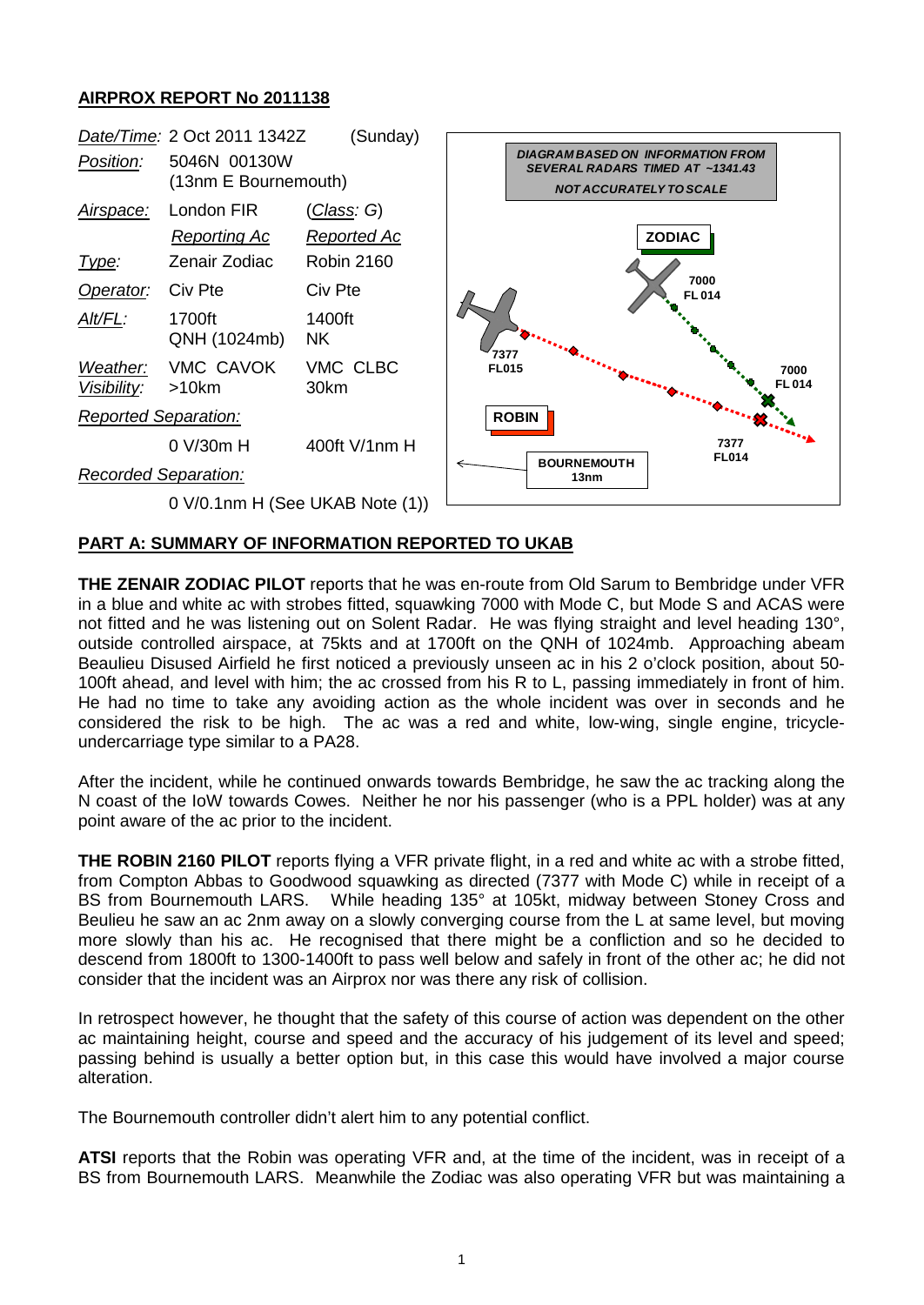listening watch on the Solent Radar frequency; the Solent Monitoring Code of 0011 was not displayed.

ATSI had access to RTF and radar recordings together with written reports from both pilots. The radar recordings displayed the Mode C indications of both ac in terms of flight level on the standard pressure setting of 1013mb. For the purposes of adjusting the Mode C indication to altitude the ratio of 1mb = 27ft has been used.

The Bournemouth METARs are provided for 1320 and 1350 UTC:

METAR EGHH 021320Z 19005KT 130V200 CAVOK 23/14 Q1023= METAR EGHH 021350Z 18006KT 130V200 CAVOK 23/13 Q1023=

At 1328:40 the Robin pilot contacted Bournemouth Radar requesting a BS; a BS was agreed by the controller and the Robin was instructed to squawk the Bournemouth Conspicuity Code of 7377 and to report passing Stoney Cross. At 1336:20 the Robin reported passing Stoney Cross and the controller instructed him to report at Cowes.

The written report of the Zodiac pilot states that he was flying on a track of 130° at 1700ft while squawking 7000 in the vicinity of Beaulieu Disused Airfield at the time of the Airprox.

At 1339:38 radar recordings showed the Robin (identified using Mode S) 2nm to the W of an ac squawking 7000 indicating FL014 (which converts to altitude 1700ft); both ac were N of Beaulieu disused airfield. Given the reported track and level of the ac, it is assumed that the ac squawking 7000 was the Zodiac.

At 1340:52 the two ac were 1nm apart with the Robin indicating FL015 (1800ft) and the Zodiac at FL014 (1700ft). The speed of the Robin was such that it was overtaking the Zodiac.

At 1341:32 the lateral distance between the two ac had reduced to 0.2nm. At this point the Mode C indications of both ac were not visible.

The written report from the pilot of the Robin stated that he saw the Zodiac on a slowly converging course and descended to pass in front and below the other ac.

At 1341:46 the radar recording shows that the returns of the two ac merge with the Robin crossing right to left in front of the Zodiac. The two tracks then diverged.

The Zodiac pilot's report states that he saw the Robin in his two o'clock position at the same level approximately 50 to 100ft ahead shortly before the ac crossed in front of him R to L. The pilot stated that there was no time to take avoiding action.

At 1343:40 the Robin was instructed to squawk 7000 and contact Solent Radar on 120.225 MHz.

The Solent APR controller was unaware that the pilot of the Zodiac was maintaining a listening watch on 120.225 MHz so would have been unable to offer assistance in the form of traffic information.

It is unclear whether or not the Bournemouth Radar controller was aware of the presence of the Zodiac; however, under the terms of a BS there is no requirement to pass TI.

Both ac were operating in class G airspace. CAP 774, Chapter 1, Paragraph 2 states:

'Within Class F and G airspace, regardless of the service being provided, pilots are ultimately responsible for collision avoidance and terrain clearance, and they should consider service provision to be constrained by the unpredictable nature of this environment. The Class F and G airspace environment is typified by the following: